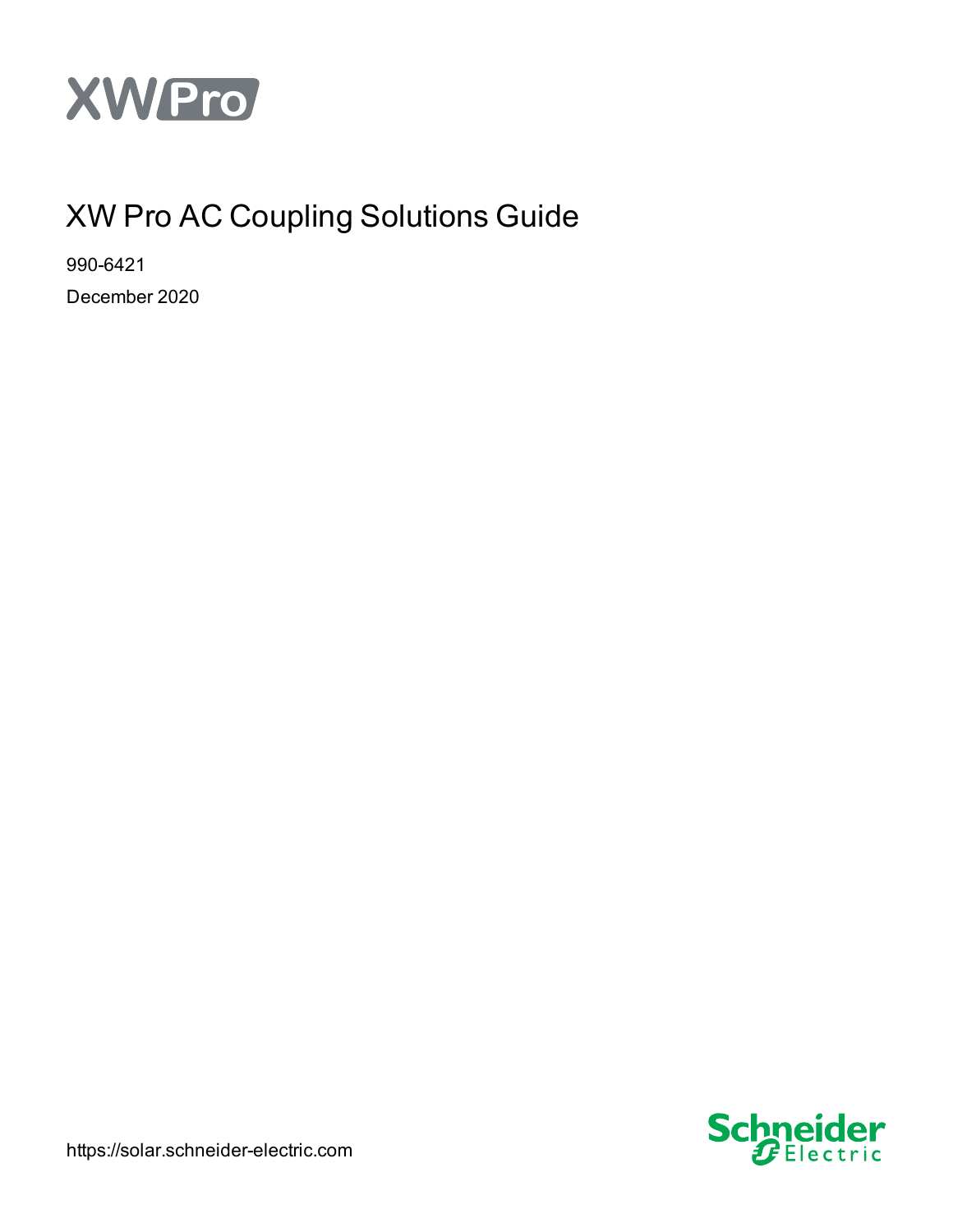Copyright © 2020 Schneider Electric. All Rights Reserved.

Trademarks are owned by Schneider Electric Industries SAS or its affiliated companies. Other trademarks are owned by their respective companies.

#### **Exclusion for Documentation**

UNLESS SPECIFICALLY AGREED TO IN WRITING, SELLER

(A) MAKES NO WARRANTY AS TO THE ACCURACY, SUFFICIENCY OR SUITABILITY OF ANY TECHNICAL OR OTHER INFORMATION PROVIDED IN ITS MANUALS OR OTHER DOCUMENTATION;

(B) ASSUMES NO RESPONSIBILITY OR LIABILITY FOR LOSSES, DAMAGES, COSTS OR EXPENSES, WHETHER SPECIAL, DIRECT, INDIRECT, CONSEQUENTIAL OR INCIDENTAL, WHICH MIGHT ARISE OUT OF THE USE OF SUCH INFORMATION. THE USE OF ANY SUCH INFORMATION WILL BE ENTIRELY AT THE USER'S RISK; AND

(C) REMINDS YOU THAT IF THIS MANUAL IS IN ANY LANGUAGE OTHER THAN ENGLISH, ALTHOUGH STEPS HAVE BEEN TAKEN TO MAINTAIN THE ACCURACY OF THE TRANSLATION, THE ACCURACY CANNOT BE GUARANTEED. APPROVED CONTENT IS CONTAINED WITH THE ENGLISH LANGUAGE VERSION WHICH IS POSTED AT https://solar.schneider-electric.com.

**Document Number: 990-6421 <b>Date:** December 2020

#### **Contact Information**

For country-specific details, please contact your local Schneider Electric Sales Representative or visit the Schneider Electric Solar Business website at: https://solar.schneider-electric.com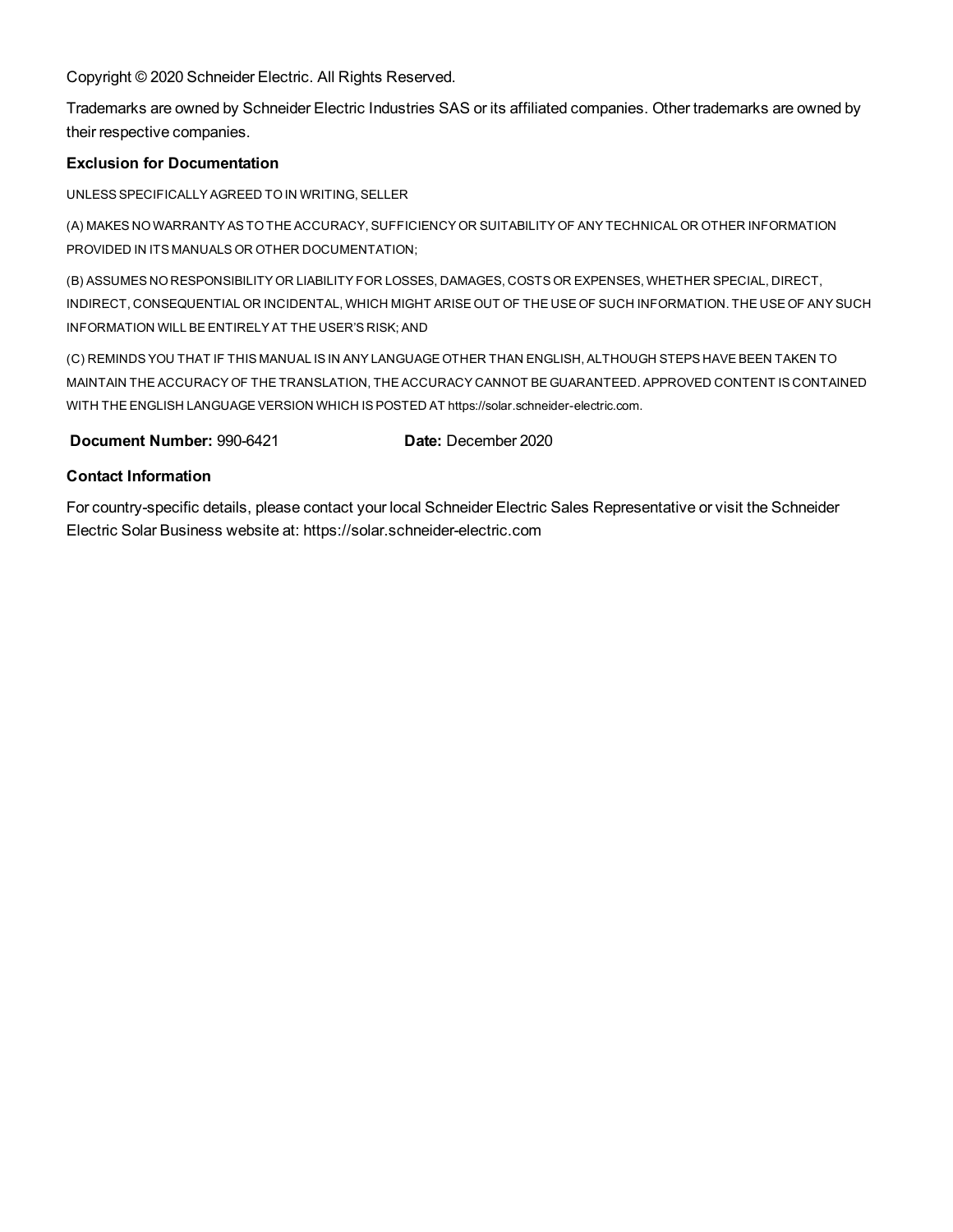# <span id="page-2-0"></span>Safety Information

### **Important Information**

Read these instructions carefully and look at the equipment to become familiar with the device before trying to install, operate, service or maintain it. The following special messages may appear throughout this documentation or on the equipment to warn of potential hazards or to call attention to information that clarifies or simplifies a procedure.



The addition of either symbol to a "Danger" or "Warning" safety label indicates that an electrical hazard exists which will result in personal injury if the instructions are not followed.



This is the safety alert symbol. It is used to alert you to potential personal injury hazards. Obey all safety messages that follow this symbol to avoid possible injury or death.

## **DANGER**

**DANGER** indicates a hazardous situation which, if not avoided, **will result in** death or serious injury.

## **WARNING**

**WARNING** indicates a hazardous situation which, if not avoided, **could result in** death or serious injury.

# **A CAUTION**

**CAUTION** indicates a hazardous situation which, if not avoided, **could result in** minor or moderate injury.

# *NOTICE*

**NOTICE** is used to address practices not related to physical injury.

### **Please Note**

Electrical equipment should be installed, operated, serviced, and maintained only by qualified personnel. No responsibility is assumed by Schneider Electric for any consequences arising out of the use of this material.

A qualified person is one who has skills and knowledge related to the construction, installation, and operation of electrical equipment and has received safety training to recognize and avoid the hazards involved. For more information, see *Audience*.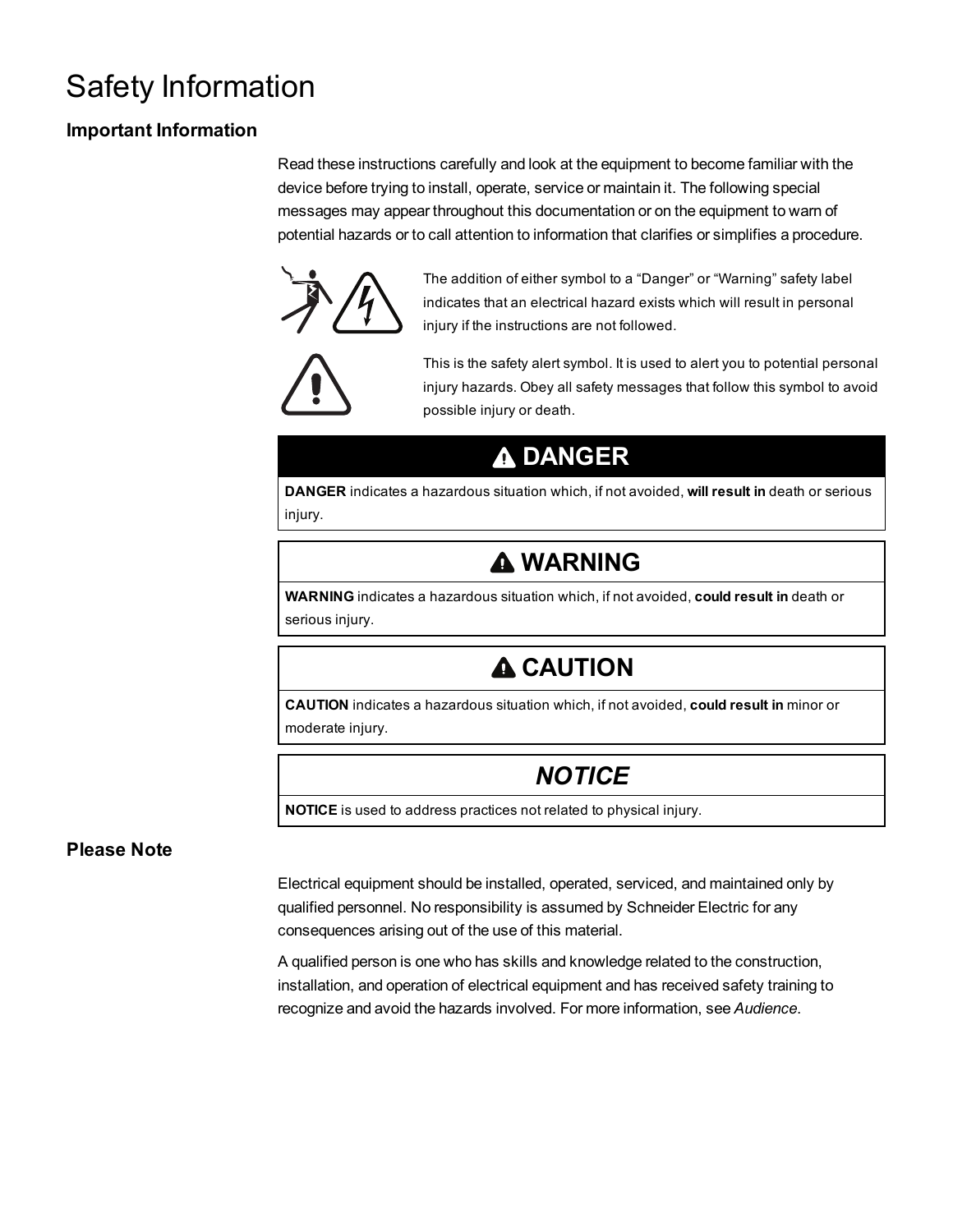# Audience

This guide is intended for use by qualified personnel who plan to design an AC coupled installation using XW Pro battery inverters and PV inverters.

The qualified personnel have training, knowledge, and experience in:

- **n** Installing electrical equipment.
- **n** Applying all applicable installation codes.
- **n** Analyzing and reducing the hazards involved in performing electrical work.
- **n** Installing and configuring batteries.
- Selecting and using Personal Protective Equipment (PPE).

Configuration, servicing, and maintenance must be performed by authorized service personnel only. Authorized service personnel meet the requirements for a qualified installer, plus they have received specific training from the manufacturer on servicing the XW Pro battery inverters and PV inverters.

The qualified personnel must refer to *XW Pro Installation Guide (document number 990- 91228 or 990-91403)* for full safety information.

# **A A DANGER**

#### **HAZARD OF ELECTRIC SHOCK, EXPLOSION, ARC FLASH, AND FIRE**

This document is in addition to, and incorporates by reference, the relevant product manuals for XW Pro inverter/charger. Before reviewing this document, you must read the relevant product manuals. Unless specified, information on safety, specifications, installation and operation is as shown in the primary documentation received with the product. Ensure you are familiar with that information before proceeding.

**Failure to follow these instructions will result in death or serious injury.**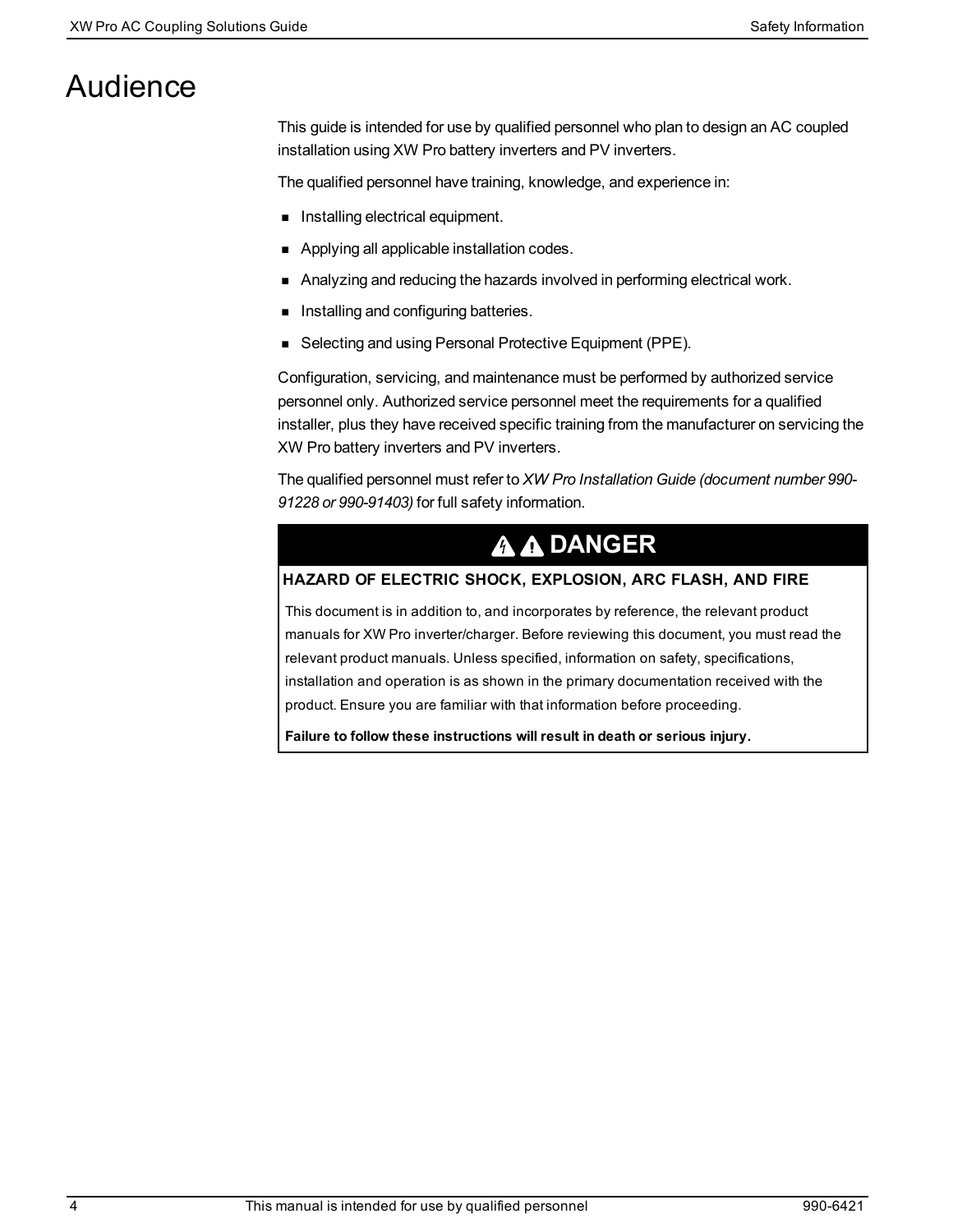# <span id="page-4-0"></span>About

<span id="page-4-2"></span><span id="page-4-1"></span>

| <b>Purpose</b>           |                                                                                                                                                                                                             |
|--------------------------|-------------------------------------------------------------------------------------------------------------------------------------------------------------------------------------------------------------|
|                          | This Solutions Guide provides planning information and safety guidelines for designing an<br>AC-coupled system beyond what is available in the Installation and Owner's guides.                             |
| <b>Scope</b>             |                                                                                                                                                                                                             |
|                          | This Solutions Guide applies to XW Pro battery inverters and compatible Schneider Electric<br>or 3rd party PV inverters.                                                                                    |
|                          | The information provided below does not modify, replace or waive any of the terms and<br>conditions mentioned in the Installation and Owner's guides, including but not limited to the<br>limited warranty. |
|                          | This document also specifies typical XW Pro and PV inverter settings but the user must<br>also consult the PV inverter manufacturer.                                                                        |
| <b>Related Documents</b> |                                                                                                                                                                                                             |
|                          | ■ XW Pro Li-Ion Battery Solution Guide (document number 990-6359)                                                                                                                                           |
|                          | ■ XW Pro Installation Guide (document number 990-91228 or 990-91403)                                                                                                                                        |

<span id="page-4-3"></span>■ XW Pro Multi-unit Design Guide (990-91373)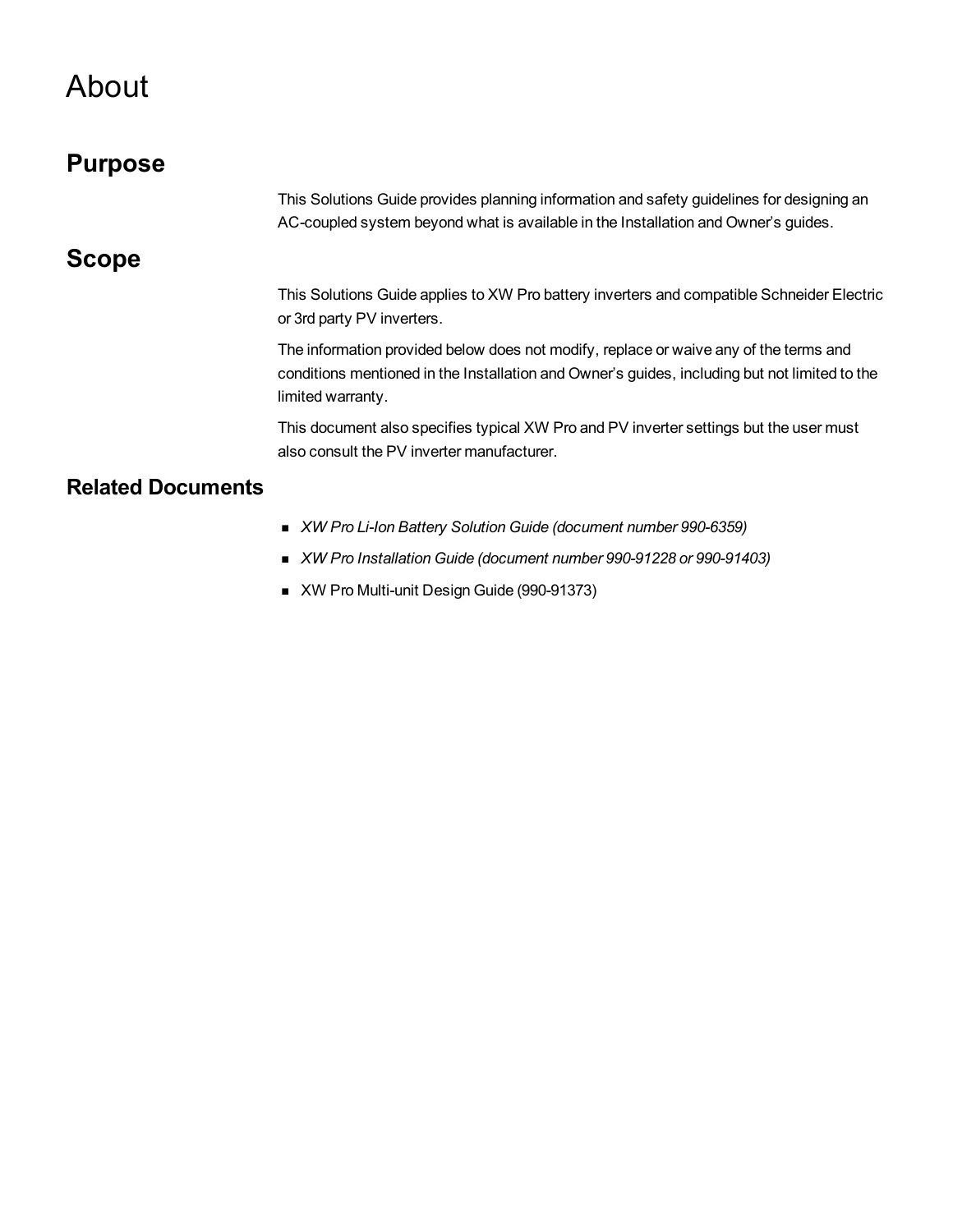# **Contents**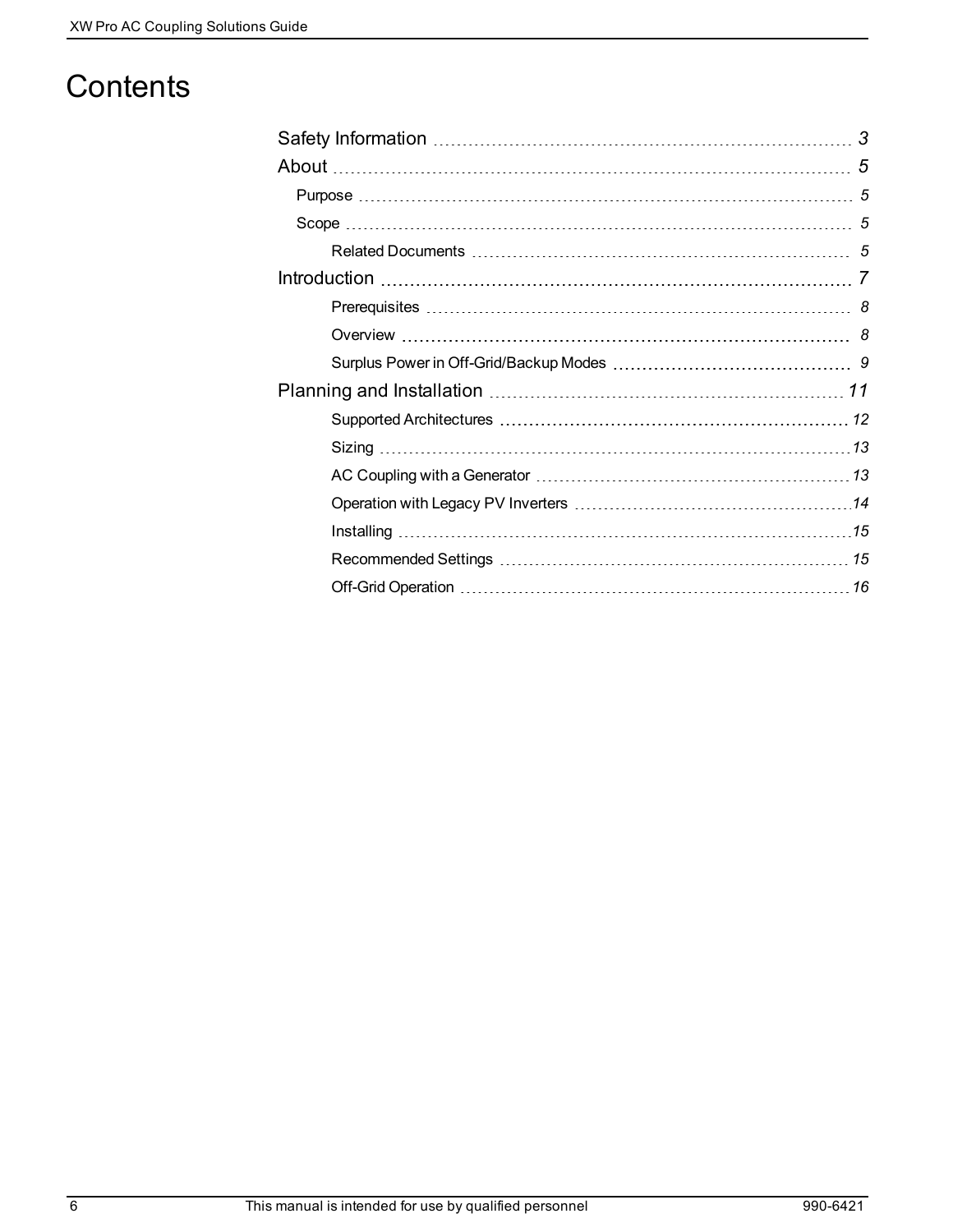# <span id="page-6-0"></span>1 Introduction

What's in This Chapter?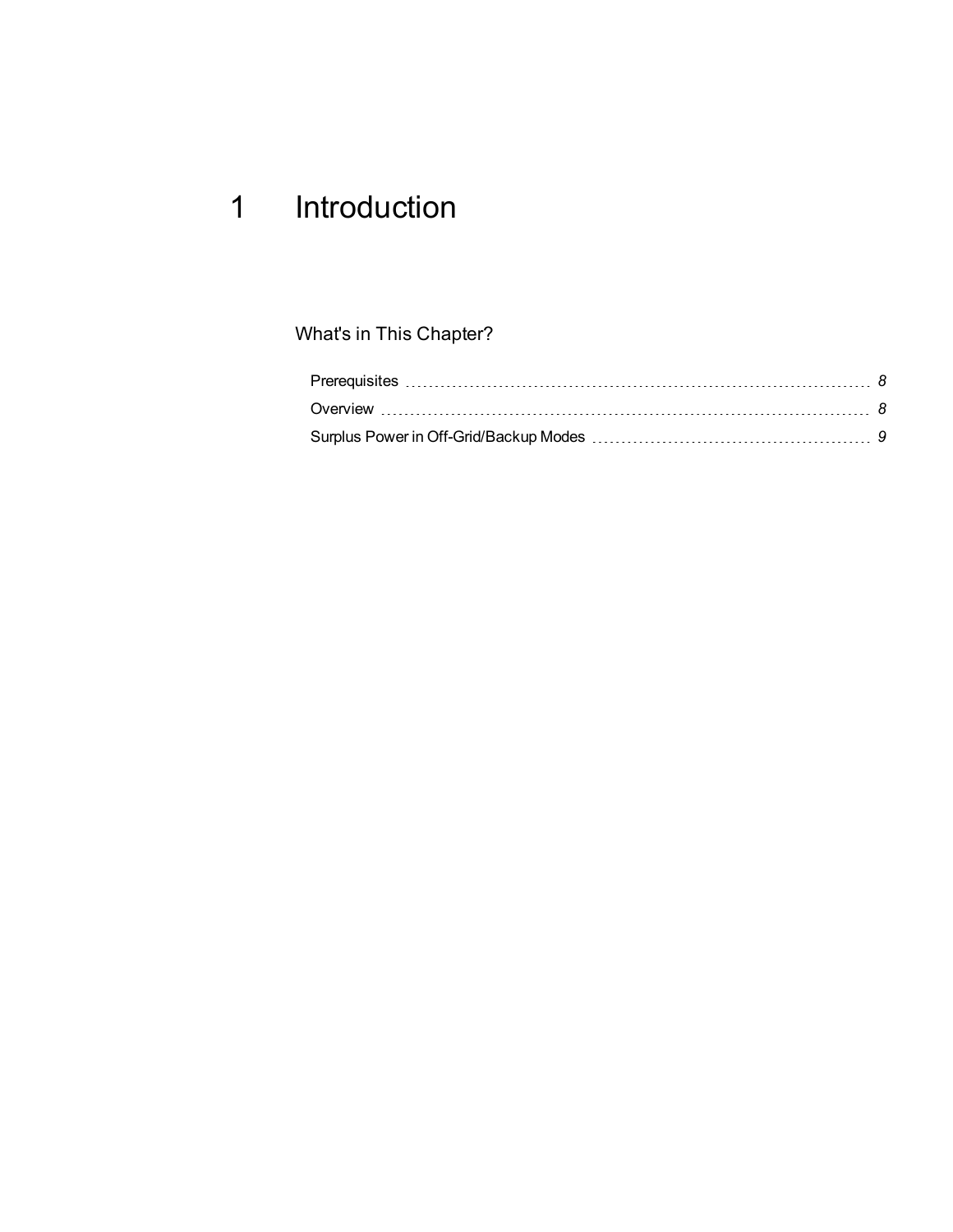### <span id="page-7-0"></span>**Prerequisites**

It is recommended to upgrade to the latest XW Pro and Conext Gateway firmware before configuring the equipment. Consult Conext Gateway Owner's Guide (975-0806-01-03) and XW Pro Owner's Guide (document number 990-91227 or 990-91402) for firmware upgrade instructions. To find the latest firmware, go to https://solar.schneiderelectric.com/products/inverterchargers/ > your product > Downloads > Firmware.

# **A CAUTION**

#### **RISK OF INJURY AND EQUIPMENT DAMAGE**

- To prevent battery damage in a micro-grid AC system, always use the latest firmware available for your inverter.
- **n** If Li-ion batteries are used, ensure they have an external battery management system (BMS).

**Failure to follow these instructions can result in injury or equipment damage.**

### <span id="page-7-1"></span>**Overview**

When a PV inverter is connected to the AC output of a battery inverter, the system is referred to as an AC-coupled system. In this configuration, the PV inverter is exposed to the AC output voltage of the battery-based inverter, which is responsible for grid forming during off-grid/backup operation. The PV inverter injects power to the critical load panel and the AC output of the battery-based inverter. The inverters are thus "AC-coupled" with each other and are able to share PV solar and/or battery energy to the loads.

<span id="page-7-2"></span>*Figure 1 AC-Coupled System Diagram*



An example of AC Coupling with the XW Pro is shown in *[Figure](#page-7-2) 1*. The PV system is connected to the grid through the internal relay located on the AC bus inside the XW Pro inverter. This allows power to be produced and supplied or "sold" back to the grid if it exceeds the power consumed by the critical loads. When the grid goes out of limits, the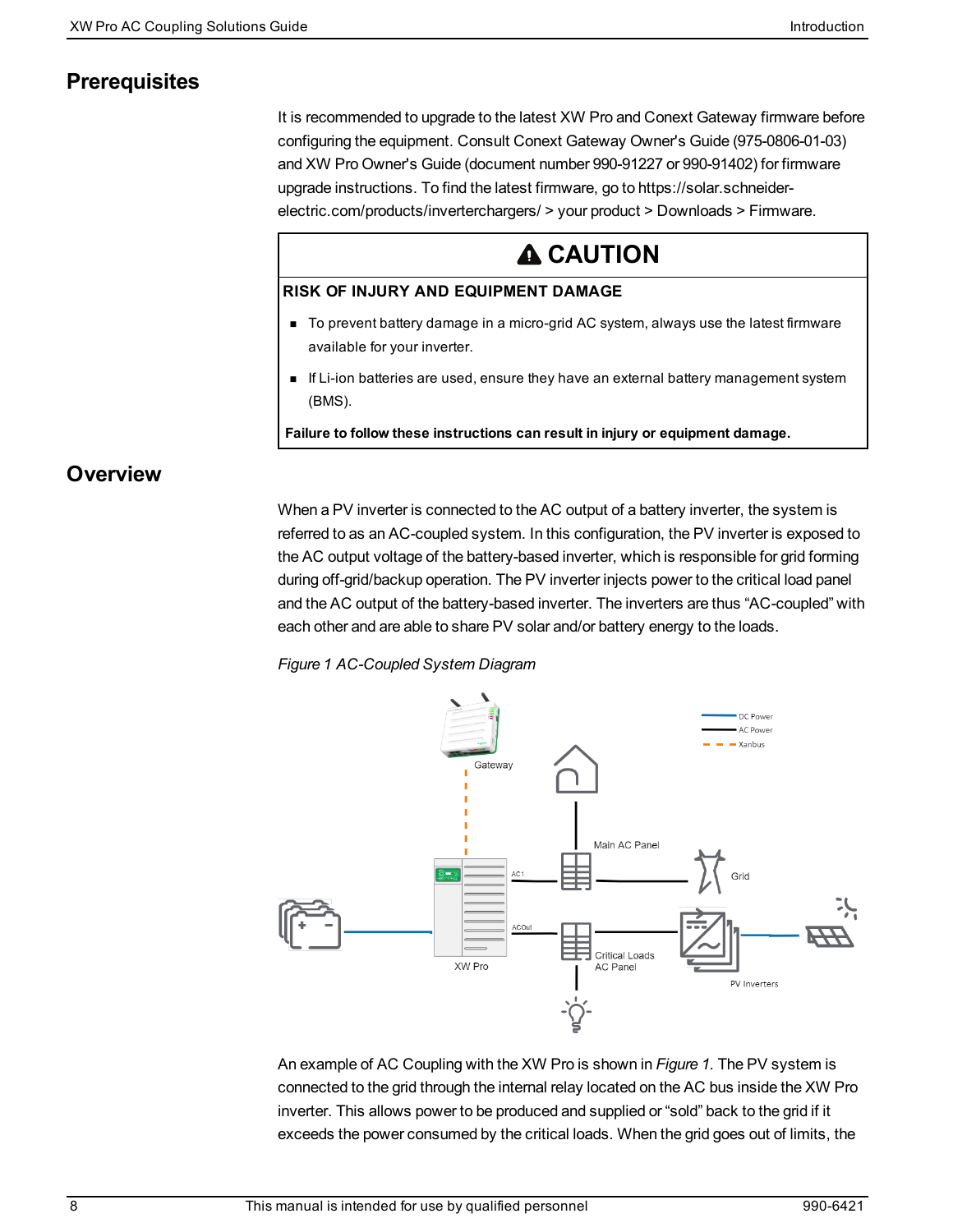XW Pro switches to back-up and powers the critical load panel to support the loads. Thus, the XW Pro forms the grid to keep the PV inverters operating. The XW Pro switchover to back-up is almost instantaneous. In some cases, the PV inverter does not detect the transition and continues to operate without interruption. If the PV inverter detects the switch over, it will disconnect and then reconnect after re-qualifying the grid formed by the XW Pro, according to its settings.

### <span id="page-8-0"></span>**Surplus Power in Off-Grid/Backup Modes**

The most critical element of AC coupling is the use of the surplus power that the PV system produces when operating in off-grid or backup mode. The surplus power is the power that is not used by the loads. For instance, if the PV inverter produces 4 kW and the load is 1 kW, there is a surplus of 3 kW.





If there is more power being generated than can be consumed by the loads, the surplus power will flow to the XW Pro and will be converted to DC power which flows into the battery. Once the battery approaches full charge, power generation by the PV inverter must be curtailed to maintain the balance between generation and consumption. As the battery bank approaches full charge or its charge voltage, charge SOC, or current limits, XW Pro curtails PV inverter generation by raising the AC output frequency, causing compatible PV inverters to reduce their power output. This is called Frequency Shift power curtailment.

# *NOTICE*

#### **RISK OF EQUIPMENT DAMAGE**

Follow all instructions related to AC-coupled PV sizing, battery sizing, and charge settings in the following sections of this document.

**Failure to follow these instructions can result in equipment damage.**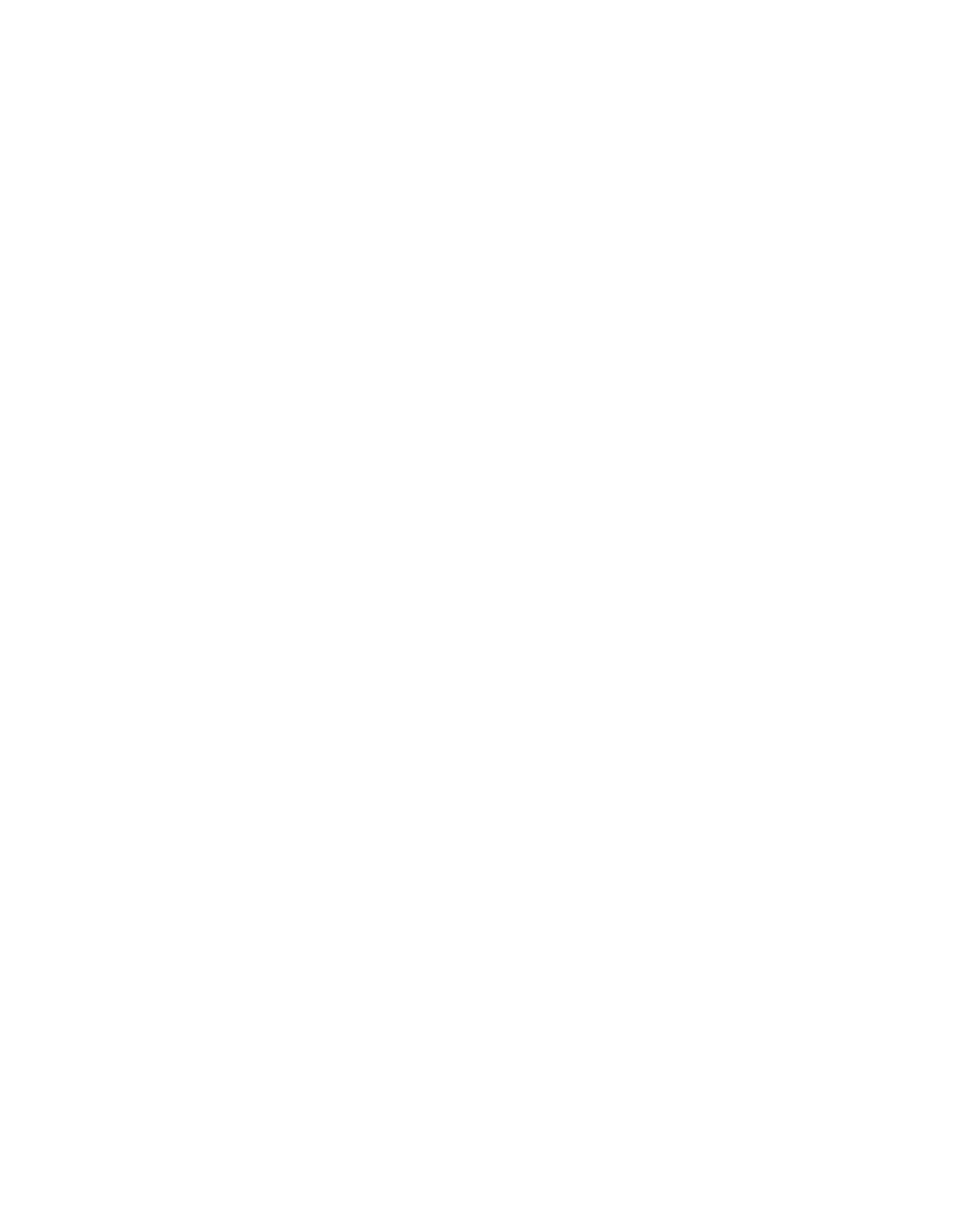# <span id="page-10-0"></span>2 Planning and Installation

## What's in This Chapter?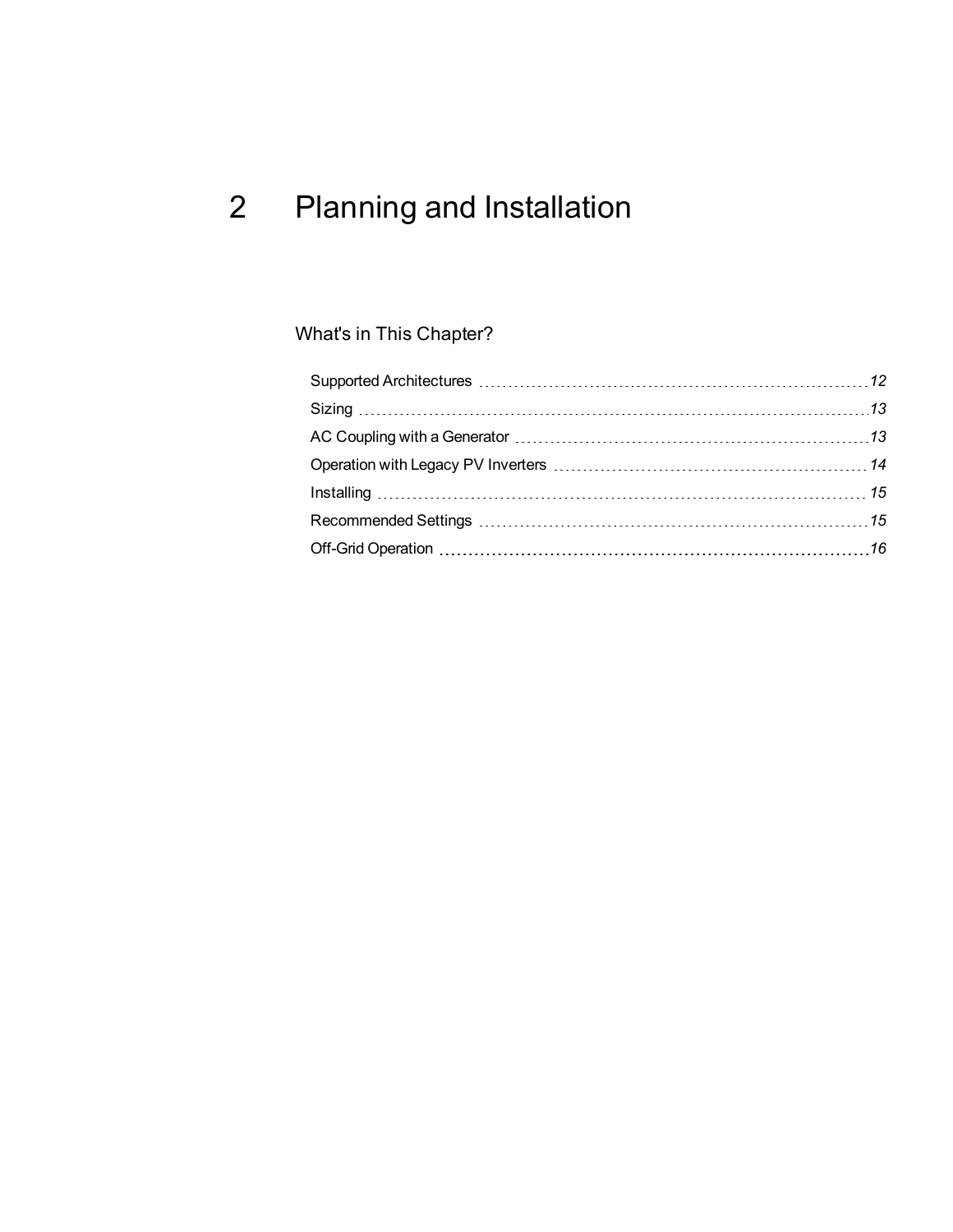### <span id="page-11-0"></span>**Supported Architectures**

XW Pro inverters use **Frequency Shift** to regulate battery charge current coming from AC coupled PV. PV inverters used in AC coupled systems are recommended to have frequency-watt controls. Legacy inverters without frequency-watt controls can be used with some limitations (see *["Operation](#page-13-0) with Legacy PV Inverters" on page 14* for more details).

*[Figure](#page-11-1) 3* and *[Figure](#page-12-2) 4* show two supported AC-coupling architectures by XW Pro battery inverter:

- Critical loads are connected on the AC Out side of the XW Pro output (without external contactor)
- Critical loads are connected on the AC1 side of the XW Pro output (with external contactor)

For systems using Li-ion batteries, it is recommended to operate the XW Pro with **State of Charge Control** enabled for enhanced AC coupling performance and DC voltage regulation at high SOC. **State of Charge Control** can be used when a Conext Battery Monitor or a compatible battery listed in the *XW Pro Li-Ion Battery Solution Guide (document number 990-6359)* is connected to the system.

<span id="page-11-1"></span>

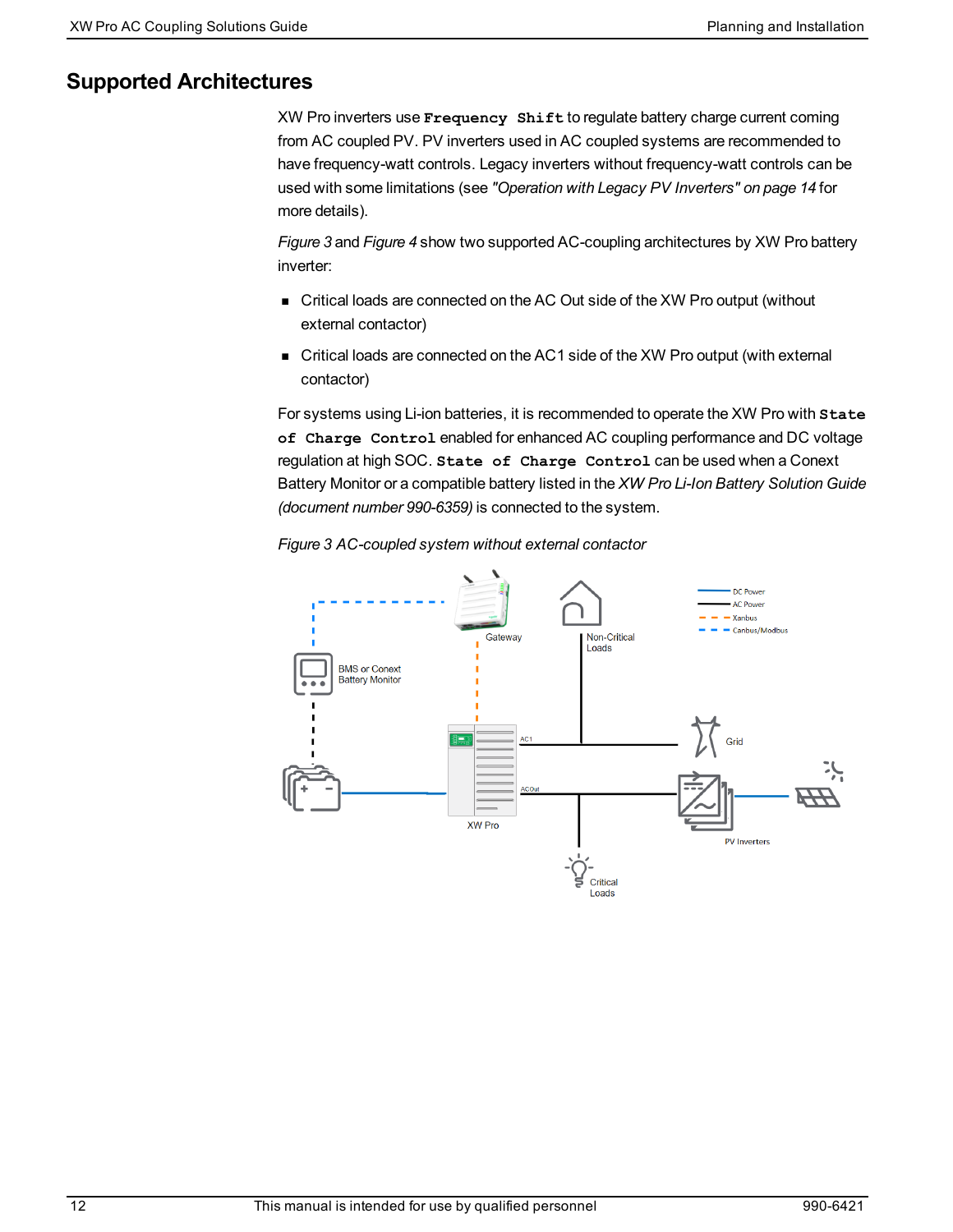<span id="page-12-2"></span>



### <span id="page-12-0"></span>**Sizing**

The XW Pro can be connected in various configurations from just a single unit to multiple units in parallel, or in a three-phase configuration. Regardless of the system configuration however, the maximum continuous allowable rating of AC-coupled PV inverter(s) is the lesser of:

- **125% of maximum allowable charge power of the battery (calculated as rated** continuous charge current times rated charge voltage).
- $\blacksquare$  125% of continuous rating of XW Pro inverter(s).

For example, if battery inverter is rated for 6.8 kW of continuous power at 40°C and battery pack is rated for 3.75 kW at 40°C, then the PV inverter must be no more than 125% of lesser of two which is 4.68 kW at 40°C.

In three phase configurations utilizing XW Pro battery inverters, it is recommended to use three-phase PV inverters, such as the Schneider Electric CL series, in order to provide balanced power on the three phases.

### <span id="page-12-1"></span>**AC Coupling with a Generator**

## *NOTICE*

#### **RISK OF DAMAGE TO THE GENERATOR OR PV INVERTER**

In an AC-coupled system, never connect a generator to the AC2 (GEN) port of XW Pro without an interlocked contactor to prevent parallel operation of the generator and PV inverters. XW Pro will not be able to regulate power being pushed by PV inverters into the AC2 (GEN) port and may backfeed AC power into the generator.

#### **Failure to follow these instructions can result in equipment damage.**

While running a generator in an AC-coupled system, the generator provides AC power to XW Pro and PV inverters. The PV inverter detects this (it recognizes the generator as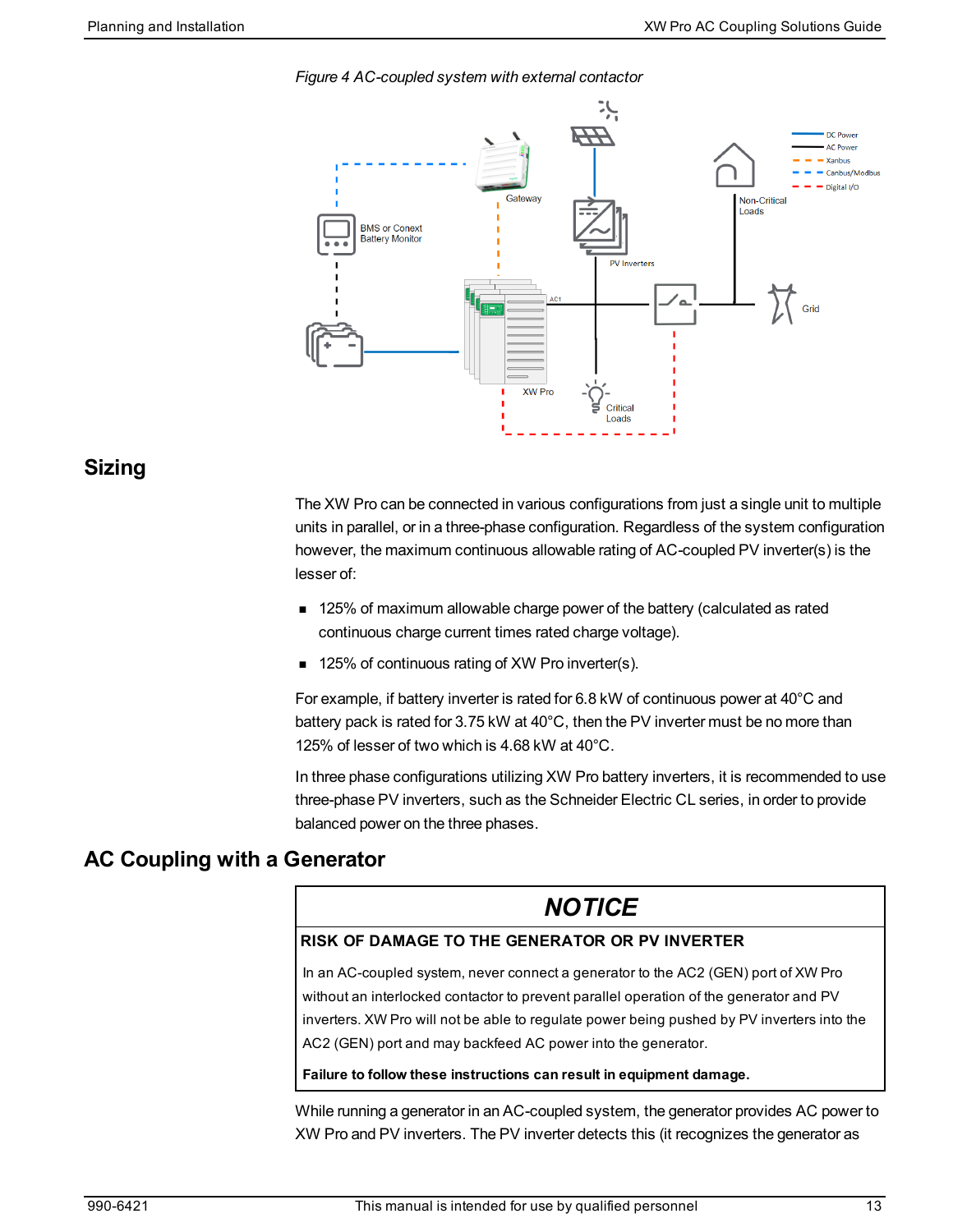regular grid) and begins to inject power into the system. However, generators are not designed to accept backfed power, so the concurrent operation of the AC source and PV inverters must be disallowed. While the generator is running, the PV inverter must be disconnected from the circuit and therefore PV harvest is only possible when the generator is not running and XW Pro is grid-forming. This can be done with an interlocked contactor whose coil is driven by the generator output. Normally-open contacts are placed between the generator output and the AC2 (GEN) port of the XW Pro, and normally-closed contacts placed between the PV inverters and the load panel.





Recommended contactor part number is LC1D188G7.

Note: The power metering on the XW Pro may not work as expected when it is in grid forming (invert mode) and power is flowing back into the batteries.

### <span id="page-13-0"></span>**Operation with Legacy PV Inverters**

For AC-coupled systems with legacy PV inverters without frequency-watt capability, the battery inverter will have reduced ability to regulate the battery charge. When surplus power from AC-coupled PV charges the batteries and the battery parameters (voltage, current or SOC) reach limits, the battery inverter frequency is ramped up and the PV inverter will cease producing power and disconnect. When the battery parameter which caused frequency shift drops below the limit due to loss of PV charge power, its output frequency returns to normal (50 or 60 Hz). This return to normal frequency causes the PV inverter to initiate its reconnect delay timer (usually 5 minutes), and come online. Depending on the available array power and loads, any surplus power will be used to charge the batteries and the cycle will repeat. It is recommended to set the **Absorbtion Time** limit to the minimum value to help reduce cycling. Where possible, it is generally recommended to install smart PV inverters with frequency-watt capability for AC coupled systems. However, operation with legacy PV inverters can be considered for grid-tied applications with less frequent outages.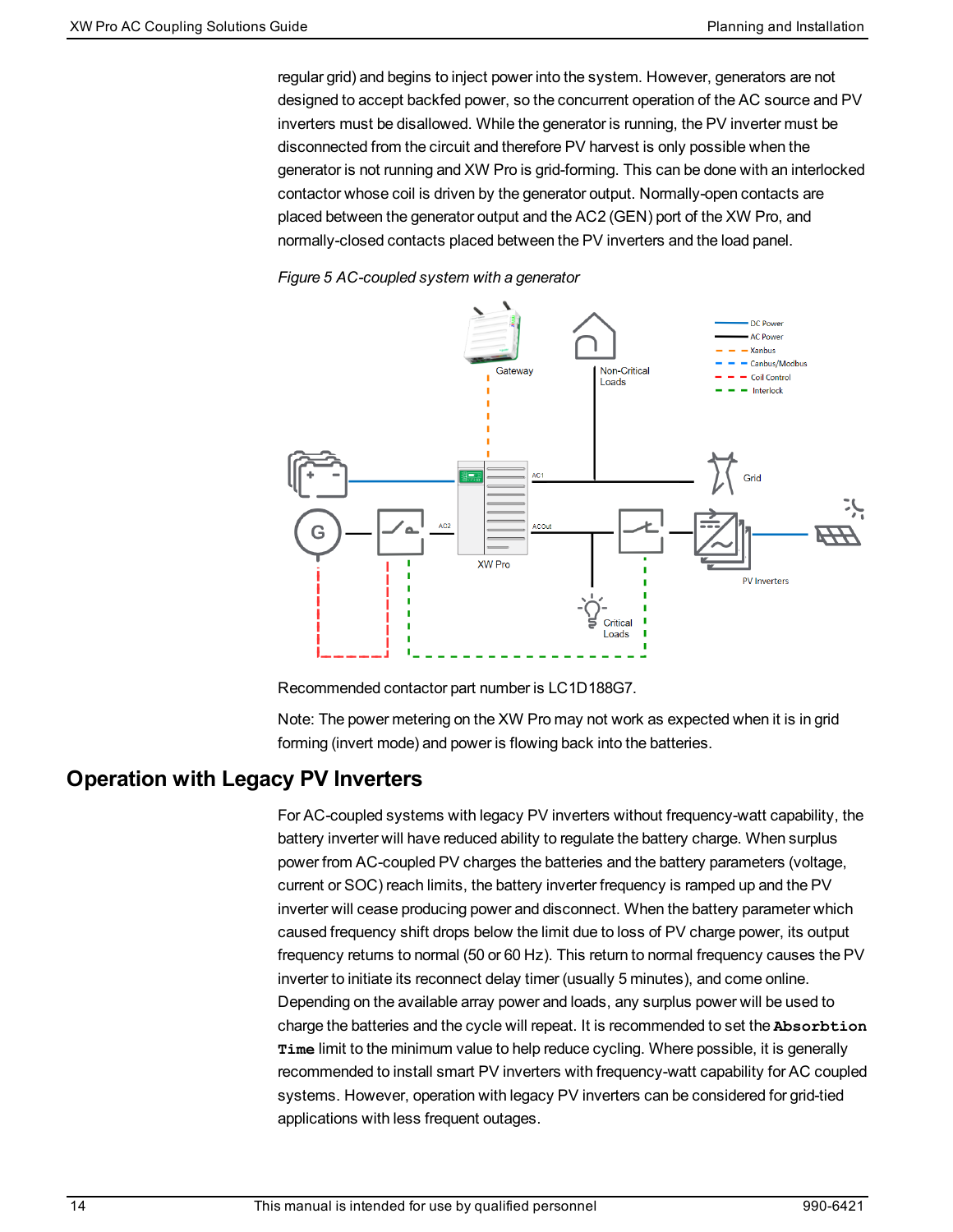### <span id="page-14-0"></span>**Installing**

Each PV inverter requires its own AC breaker in the panel to which it is connected. Although there is room to add breakers for the PV inverters directly into the XW Pro Power Distribution Panel, it is easier to install the breakers in the AC sub panel. These breakers must be installed according to the *XW Pro Installation Guide (document number 990-91228 or 990-91403)*. The sub-panel may also contain load breakers.

#### **To install an AC-coupled system:**

- 1. Install one or more XW Pro inverters according to its Installation Guide.
- 2. Install one or more PV inverters according to their Installation Guides, and connected to the panel that is backed up by the XW Pro battery inverters.

### <span id="page-14-1"></span>**Recommended Settings**

## *NOTICE*

#### **RISK OF DAMAGE TO THE BATTERY OR BATTERY INVERTER**

Always follow the recommended settings described below. The battery and the XW Pro may be subject to DC over-voltage and/or over-current events in backup power or off-grid operation. The below settings aim to achieve maximum system stability.

#### **Failure to follow these instructions can result in equipment damage.**

The XW Pro AC coupling controls may temporarily disconnect the PV inverters, as needed, based on battery state of charge, voltage, and the amount of power coming from the PV system.

|  |  |  | Table 1 Battery inverter settings |
|--|--|--|-----------------------------------|
|--|--|--|-----------------------------------|

| Setting                | Value                                                                                                     | <b>Notes</b>                                                                                                                                                                                                                                          |
|------------------------|-----------------------------------------------------------------------------------------------------------|-------------------------------------------------------------------------------------------------------------------------------------------------------------------------------------------------------------------------------------------------------|
| AC<br>Coupling         | Enabled                                                                                                   | Enables frequency-shifting mechanism in the<br>battery inverter.                                                                                                                                                                                      |
| AC PV<br>Charge<br>SOC | 90%                                                                                                       | Recommended. Threshold for SOC-based<br>frequency shifting. Increased PV curtailment at<br>high SOC helps regulate the battery voltage and<br>charge within the target range.                                                                         |
| <b>SOC</b><br>Control  | Enabled                                                                                                   | Recommended. This requires external BMS or<br>Conext Battery Monitor.                                                                                                                                                                                 |
| Grid Code              | The battery inverter grid<br>code must be set according<br>to local utility interconnect<br>requirements. | Ensure that grid code settings match the PV<br>inverter.<br>For advanced off-grid configuration refer to "Off-<br>Grid Operation" on the next page.<br>For advanced grid code configuration or<br>troubleshooting see "Troubleshooting" on<br>page 1. |